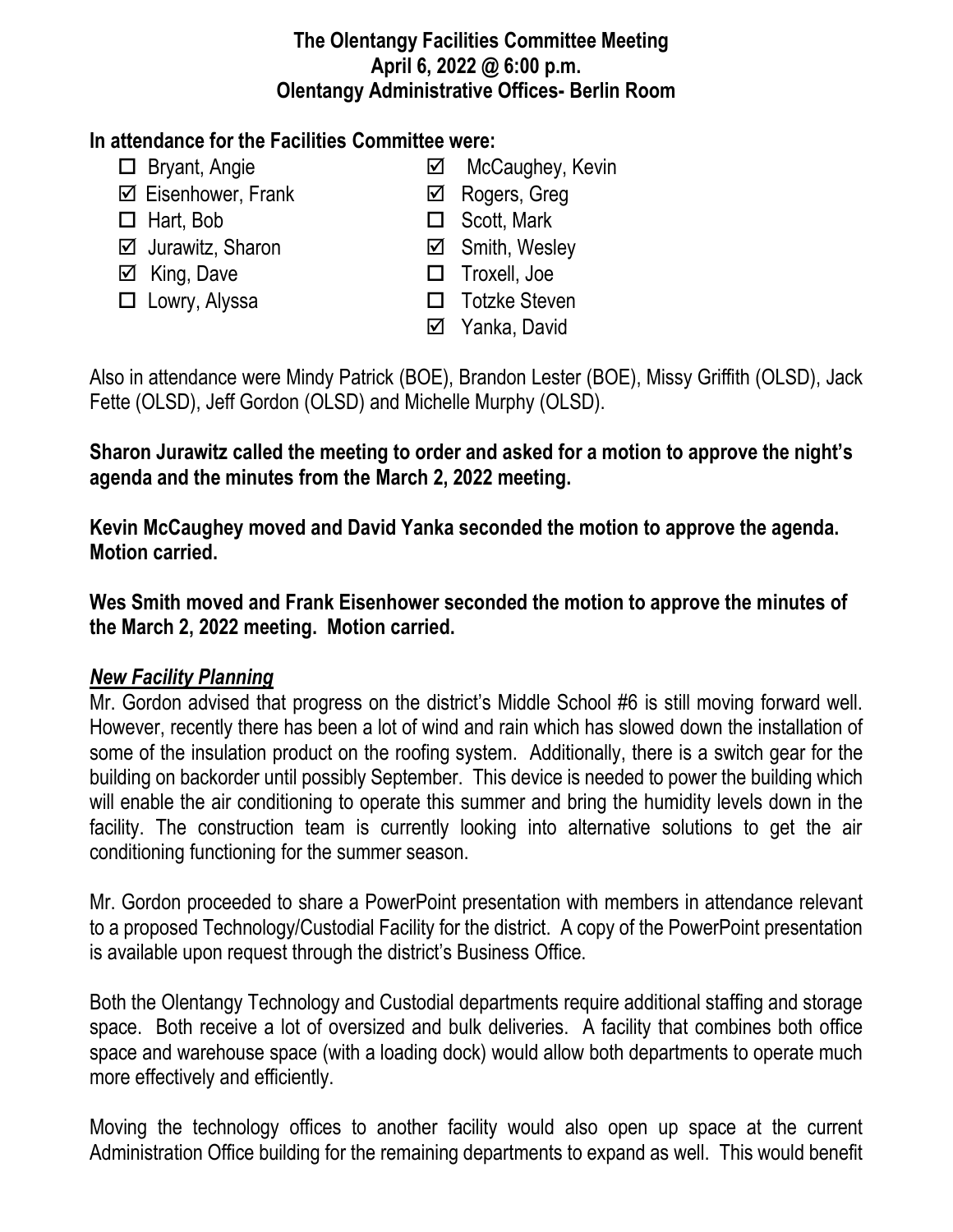operations at the current Administrative Offices by allowing them to expand and reconfigure in a manner that is more conducive to daily business needs.

The district is currently reviewing the merit of leasing additional space, buying additional space, or building additional space. Pricing for all options is being collected and reviewed. Currently, a conceptual design to build a new Technology/Custodial Facility is being completed by Dublin Building Systems. It is possible that the district would be able to build an 13,700 sq. ft. facility for approximately \$2,083,000 and place it on district owned land on (or near) the campus of Olentangy High School. The details are still being worked out. However, at this time building a new facility may actually prove to be more cost effective than trying to retrofit an existing facility in this hot commercial market, where pricing remains elevated. Jeff Gordon shared that Dublin Building Systems would be willing to come to a Facilities Committee meeting in the near future to discuss the design and building process.

Member Kevin McCaughey (and several other members in attendance) believed the \$2,083,000 million dollar price to build a new facility to be a bargain under the current market conditions. They expressed concern that the pricing may be too low. They would also want to know that the facility allowed the district enough room for future growth and expansion. However, the members would like for the district to proceed as soon as possible on the planning for the project, before the Intel project begins to impact the construction pricing in the central Ohio area.

## **Sharon Jurawitz called for a motion for the district to move forward with planning and building of a new Technology/Custodial facility.**

## *Frank Eisenhower moved and Kevin McCaughey seconded the motion. All in attendance were in support of the motion and none were opposed. Motion carried.*

Mr. Gordon proceeded to update members on the planning for the district's Elementary #17 project. The preliminary enrollment reporting projections (recently calculated by Sharon Jurawitz and Angie Bryant) indicate an acceleration of growth within the district and support the need for Elementary #17 one year sooner than previously thought. While a location for the elementary school has not yet been finalized, the district would like to proceed with construction of Elementary #17 in 2023 instead of in 2024 as originally planned. This would make Elementary #17 available for the 2024- 2025 school year and better facilitate the projected enrollment needs at the elementary level.

Members in attendance once again discussed the importance of getting all relevant construction projects for the district underway as soon as possible to avoid any price increases that may result from the Intel project. Under current conditions, the Elementary project is already projected to cost around 29 million dollars.

### **Sharon Jurawitz called for a motion for the district to move forward with the measures needed to commence with the construction of the Elementary School #17 project in 2023.**

*Frank Eisenhower moved and Wes Smith seconded the motion. All in attendance were in support of the motion and none were opposed. Motion carried.*